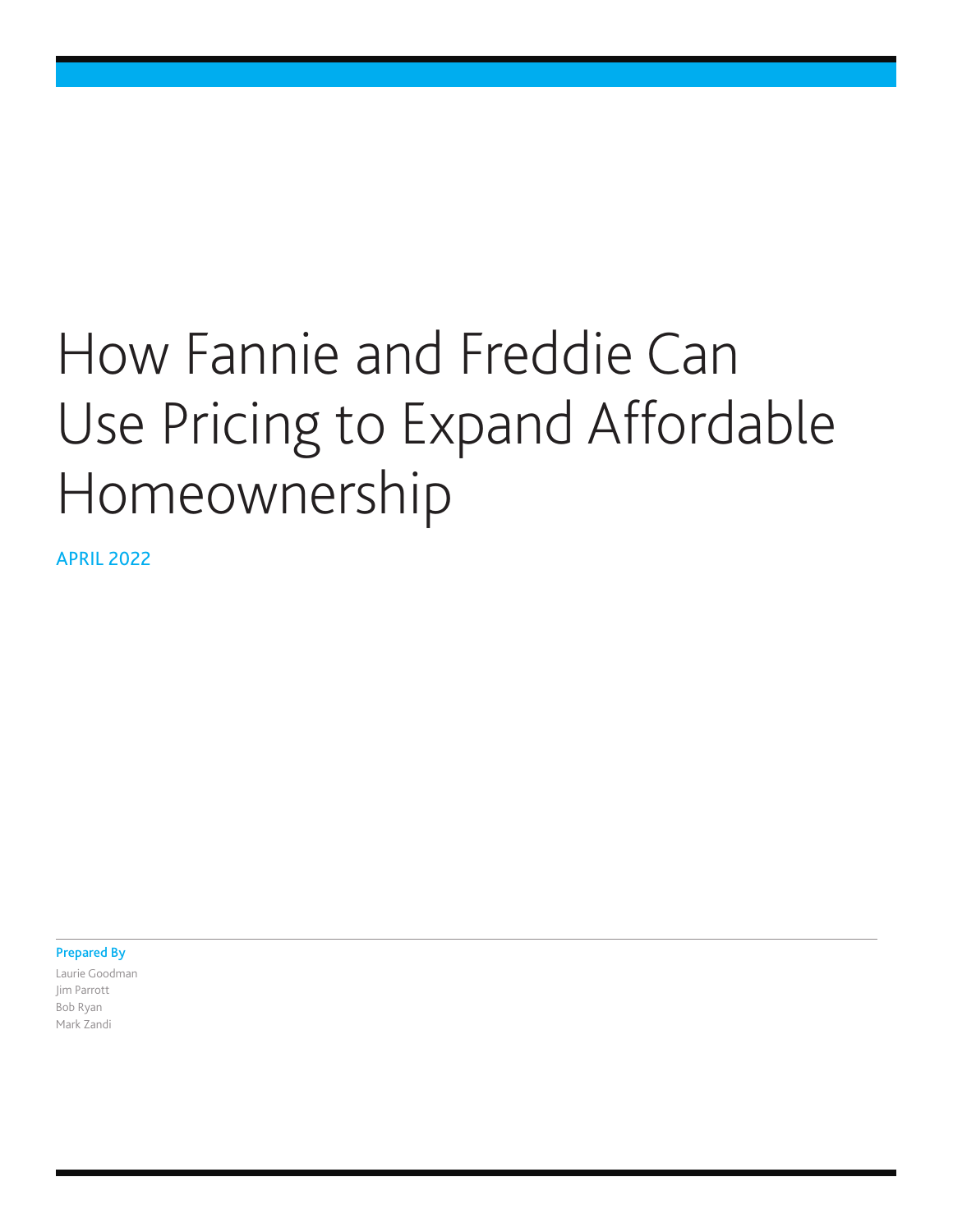# <span id="page-1-0"></span>How Fannie and Freddie Can Use Pricing to Expand Affordable Homeownership

BY LAURIE GOODMAN, JIM PARROTT, BOB RYAN AND MARK ZANDI

F<sub>om</sub> annie Mae and Freddie Mac were created by Congress to provide a liquid secondary mortgage market to broaden access to homeownership. They do this by guaranteeing the credit risk on the mortgage-backed securities they issue and standardizing lending activities in what would otherwise be a prohibitively complex market. This attracts private investors willing to pay more for their mortgage-backed securities, translating into lower mortgage rates and thus broader access to mortgage credit and homeownership.

Fannie and Freddie—so-called government-sponsored enterprises broaden access further by cross-subsidizing the loans they guarantee, charging some borrowers more than the GSEs need to achieve their targeted return so that they can charge others less, increasing the number of those who can afford a mortgage. In this brief, we focus on the role that the cross-subsidy plays, describing how it works for the GSEs today and how it could be improved.

But before we dive into the mechanics of the GSEs' cross-subsidy, it is important to clarify two possible misconceptions. First, even those who are generating the cross-subsidy pay less than they would without the GSEs' support. That is because the GSEs are backed by the federal government with a line of credit that ensures their solvency, increasing the price investors are willing to pay for their mortgage-backed securities and lowering the mortgage rates paid by all GSE borrowers to the tune of more than \$6 billion a year.<sup>1</sup> If borrowers providing the cross-subsidy were not benefiting from this taxpayer subsidy, lenders would put them into a better execution elsewhere.

Second, the GSEs are not losing money on the loans receiving the cross-subsidy. They are simply making less profit on them. This is in keeping with their statutory charter, which states that one of the GSEs' primary purposes is to "provide ongoing assistance to the secondary market for residential mortgages (including activities relating to mortgages on housing for low- and moderate-income families involving a reasonable economic return *that may be less than the return earned on other activities*)…" (emphasis added).

These two points are worth repeating given their importance. Even those generating a cross-subsidy are benefiting from the GSEs' support, though not as much as those receiving the cross-subsidy. And those receiving a cross-subsidy are still doing so at a profit to the GSEs, though a smaller one than those generating the cross-subsidy.

Cross-subsidization is common across the economy. Businesses' high-margin wares often support their low-margin ones so that they are able to offer pricing that maximizes sales and overall revenues. This is particularly common in insurance markets, where the pooling of risk makes it easier to use cross-subsidy to expand the number of those who can afford the insurance. For example, health insurance providers pool coverage for those whose health poses higher risk with coverage for those who pose lower risk, pricing along a more gradual curve than the variation in risk would suggest and allowing more to afford health insurance. Elsewhere in the mortgage market, cross-subsidization is used most aggressively by the Federal Housing Administration, the Department of Agriculture, and the Department of Veterans Affairs, each of which charges all borrowers a single insurance premium, irrespective of their risk, to increase the number of those who can afford a mortgage in the communities these government agencies serve.

#### **GSEs' cross-subsidy**

We estimate that the GSEs' implicit targeted return on the capital that backs their guarantees is almost 12%, or 9% after tax, consistent with the return that other large, systemically important U.S. financial institutions are earning.<sup>[2](#page-6-0)</sup> Their targeted rate of return thus does not create an additional taxpayer subsidy beyond that already provided by Treasury's backstop, on a fair value basis.<sup>3</sup>

To achieve that overall return, Fannie and Freddie target different returns for different groups of loans. Approximately two-thirds of the \$6.3 trillion in outstanding GSE loans is priced for a rate of return greater than the overall target rate, allowing them to price the remaining third for a rate of return less than the overall target rate, generating an estimated \$4.74 billion a year in cross-subsidy[.4](#page-6-0) This does not include several hundred million dollars a year generated by the 4.2-basis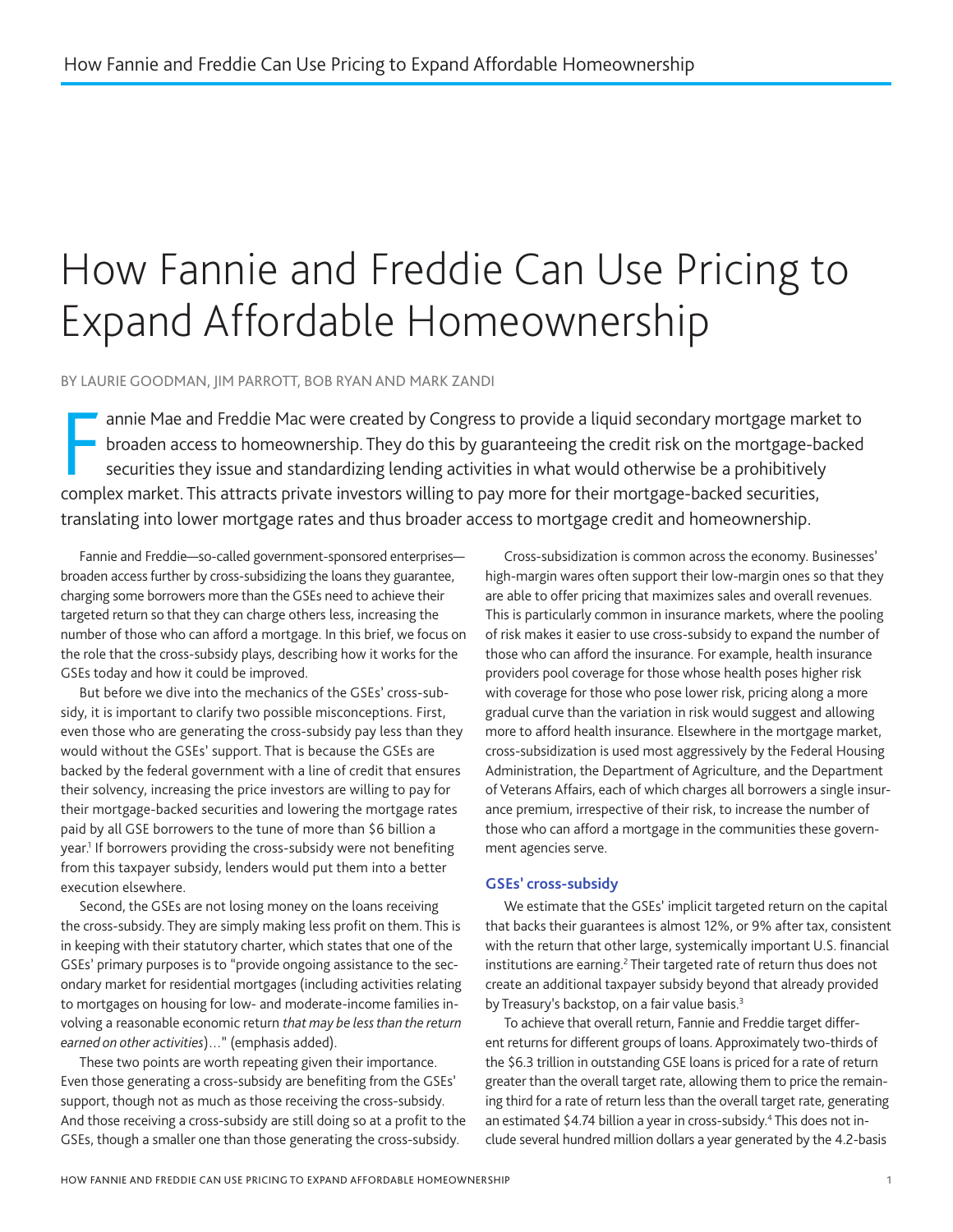<span id="page-2-0"></span>point housing affordability fee levied on all new GSE loans as required under the Housing and Economic Recovery Act.<sup>[5](#page-6-0)</sup> These funds go to the Housing Trust Fund, which finances the construction of affordable rental housing for very low-income households, and the Capital Magnet Fund, which supports the lending activities of community development financial institutions, or CDFIs.

The cross-subsidy provided by Fannie and Freddie is considerably less than they provided prior to being put into conservatorship nearly 15 years ago. Soon after going into conservatorship, the Federal Housing Finance Agency required them to make loan-level pricing adjustments, or LLPAs, to better reflect loan-level credit risk, increasing the cost of Fannie and Freddie's guarantees on loans to higher-risk borrowers. The FHFA further reduced the cross-subsidy in the system by requiring private mortgage insurers to hold more capital on loans to borrowers with high loan-to-value ratios and lower credit scores, leading them to increase their pricing for those borrowers.<sup>6</sup>

#### **How the cross-subsidy is generated**

Mortgage loans to those purchasing a house as an investment provide the largest source of funds for the cross-subsidy (see Table 1). Of the \$4.74 billion in annual cross-subsidy, we estimate that \$1.87 billion comes from guarantee fees charged on these so-called investor loans. While investor loans make up less than 7% of outstanding GSE loans, those that generate cross-subsidy provide an estimated 32% return for the GSEs.

Cash-out refinancing also provides a sizable source of cross-subsidy, about \$1.49 billion per annum. Cash-outs account for over onefifth of outstanding GSE loans, and those that generate cross-subsidy provide an estimated return of close to 18%. Cash-outs are likely

to become a more important part of the GSEs' business, and thus a more critical source of funding for the cross-subsidy, as rising rates make rate refinancing increasingly uneconomic for most.<sup>[7](#page-6-0)</sup>

Fannie and Freddie's core business of guaranteeing loans for the purchase or rate-and-term refinancing of an owner-occupied home is the third major source of cross-subsidy, providing just over \$1 billion per annum. These loans account for the bulk of the GSEs' loans outstanding, with those lower-risk loans that contribute to the cross-subsidy generating a more than 16% return (see Table 2).

Jumbo and second-home loans insured by the GSEs today provide more modest sums for the cross-subsidy, \$260 million and \$110 million a year, respectively. However, both of these figures will increase with the higher guarantee fees on these loans taking effect this month. The pricing increase will push returns on the new jumbo loans that generate cross-subsidy to 21%, providing \$460 million a year for the cross-subsidy, and returns on second homes to 30%, providing \$1.01 billion a year.

#### **Who receives the cross-subsidy?**

The GSEs focus most of their cross-subsidy on loans guaranteed to meet their housing affordability goals and duty to serve, which together compose their so-called affordability mission. Each year, the FHFA requires that a certain percentage of loans guaranteed by Fannie and Freddie go to borrowers with incomes below 80% of their area median and another percentage go to those with incomes below 50% of their area median. The GSEs also have a duty to serve the manufactured housing, rural housing, and affordable housing preservation markets in an effort to support borrowers below the area median income.<sup>8</sup>

# Table 1: Cross-Subsidy by GSE Loan Product

| Loan product                                                          | Outstanding<br>\$ bil | Before-tax return on equity<br>$\%$ | Cross-subsidy<br>\$ bil |
|-----------------------------------------------------------------------|-----------------------|-------------------------------------|-------------------------|
| Before Apr 2022 change in GSE pricing for jumbo and second-home loans |                       |                                     |                         |
| Basic book                                                            | 2.11                  | 16.2                                | 1.02                    |
| Cash-out refinancing                                                  | 1.13                  | 17.7                                | 1.49                    |
| Investor loans                                                        | 0.42                  | 32.1                                | 1.87                    |
| Jumbo loans                                                           | 0.31                  | 18.1                                | 0.26                    |
| Second-home loans                                                     | 0.18                  | 15.8                                | 0.11                    |
| Total                                                                 | 4.15                  | 19.1                                | 4.74                    |
| After Apr 2022 change in GSE pricing for jumbo and second-home loans  |                       |                                     |                         |
| Basic book                                                            | 2.17                  | 16.2                                | 1.04                    |
| Cash-out refinancing                                                  | 1.13                  | 17.7                                | 1.49                    |
| Investor loans                                                        | 0.42                  | 32.1                                | 1.87                    |
| Jumbo loans                                                           | 0.30                  | 20.8                                | 0.46                    |
| Second-home loans                                                     | 0.20                  | 29.6                                | 1.01                    |
| Total                                                                 | 4.22                  | 18.3                                | 5.86                    |

Note: These are for GSE loans that are a source of funds for the cross-subsidy.

*Sources: Fannie Mae, Freddie Mac, Urban Institute, Moody's Analytics*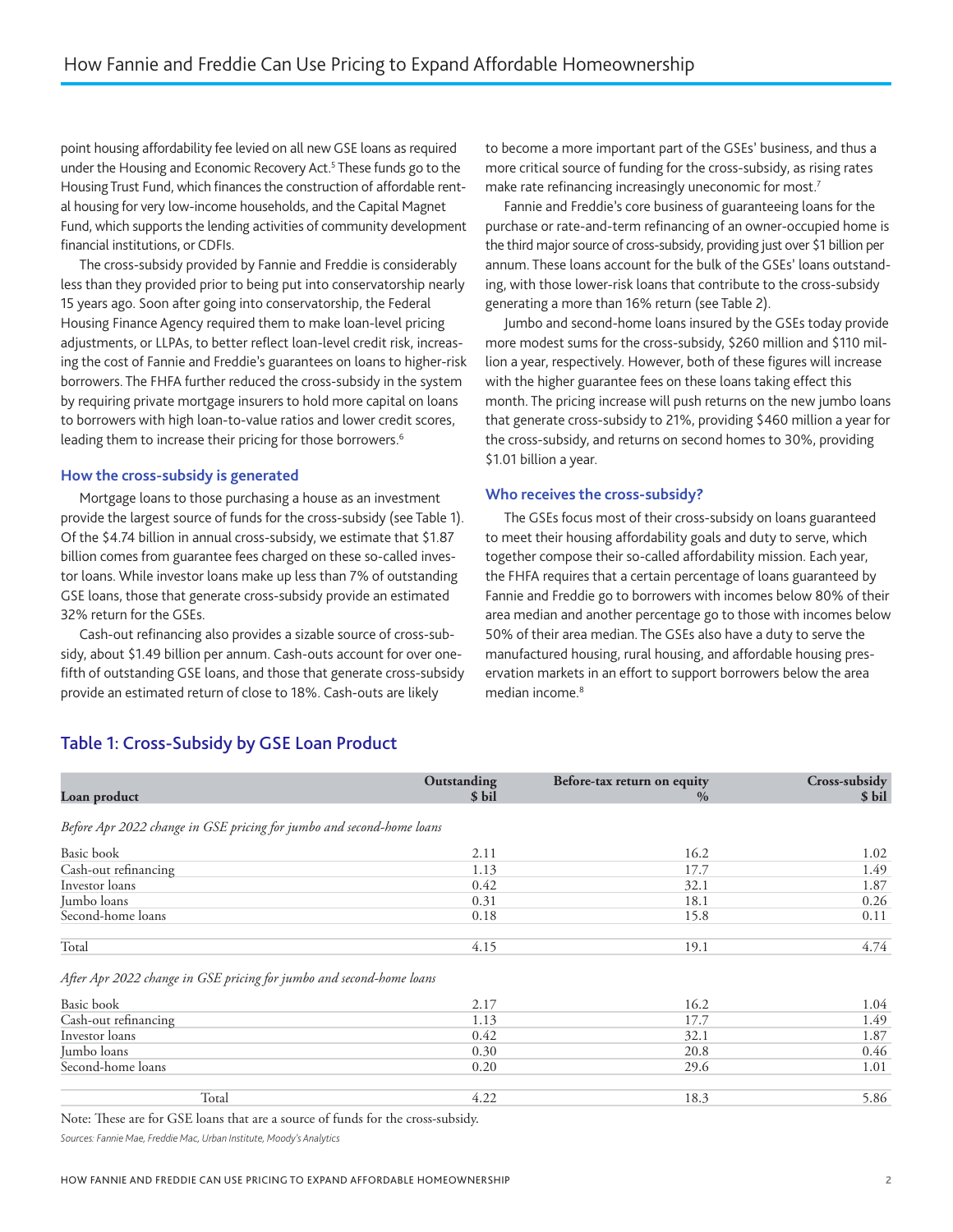| $\%$                |                     |                |               |               |                |                |               |                |                |                |                |
|---------------------|---------------------|----------------|---------------|---------------|----------------|----------------|---------------|----------------|----------------|----------------|----------------|
|                     | Loan-to-value ratio |                |               |               |                |                |               |                |                |                |                |
| <b>Credit score</b> | $\leq -30$          | $>30, \leq 40$ | $>40, \le 50$ | $>50, \le 60$ | $>60, \leq 70$ | $>70, \leq 75$ | $>75, \le 80$ | $>80, \leq 85$ | $>85, \leq 90$ | $>90, \leq 95$ | $>95, \le 100$ |
| < 620               | 191.5               | 37.9           | 20.8          | 10.8          | 11.0           | 11.1           | 7.5           | 6.3            | 5.0            | 4.2            | 4.0            |
| $620 - 640$         | 191.5               | 47.5           | 26.9          | 13.7          | 14.0           | 13.9           | 9.5           | 8.1            | 6.4            | 5.3            | 4.7            |
| $640 - 660$         | 191.5               | 54.4           | 31.5          | 16.2          | 14.8           | 15.0           | 11.0          | 9.4            | 6.6            | 5.5            | 4.5            |
| $660 - 680$         | 146.2               | 48.4           | 28.8          | 14.2          | 15.9           | 15.4           | 12.1          | 9.6            | 6.7            | 5.4            | 4.5            |
| $680 - 700$         | 146.2               | 48.4           | 32.1          | 15.8          | 14.3           | 13.2           | 10.6          | 7.9            | 5.4            | 4.3            | 4.0            |
| $700 - 720$         | 146.2               | 58.2           | 36.2          | 19.1          | 17.0           | 13.9           | 10.6          | 7.8            | 5.8            | 4.5            | 4.6            |
| $720 - 740$         | 146.2               | 72.9           | 48.4          | 22.1          | 17.3           | 13.2           | 10.0          | 7.2            | 5.3            | 4.1            | 4.4            |
| $740 - 760$         | 146.2               | 72.9           | 58.2          | 26.2          | 20.7           | 14.2           | 11.1          | 8.0            | 5.8            | 4.4            | 4.9            |
| $760 - 780$         | 146.2               | 97.3           | 72.9          | 32.1          | 25.6           | 17.3           | 13.7          | 10.1           | 7.4            | 5.5            | 6.1            |
| $>=780$             | 146.2               | 97.3           | 97.3          | 41.4          | 33.4           | 23.7           | 17.8          | 13.1           | 9.8            | 7.4            | 8.1            |

# <span id="page-3-0"></span>Table 2: Before-Tax Return on Equity Across the Credit Distribution for the Basic Book

Note: Gray-shaded cells are loans with above-target ROE and provide funds for the cross-subsidy.

*Sources: Urban Institute, Moody's Analytics*

The principal beneficiaries of the cross-subsidy are those with modest incomes, higher LTVs, and lower credit scores. We estimate that almost three in four of those receiving a cross-subsidy have an income of less than 80% of their area median, and almost nine in 10 have incomes below the area median. Nearly all have LTVs greater than 75% and half have LTVs of greater than 90%. Most have a credit score between 680 and 750, with the vast majority of those below 680 unable to qualify for a GSE loan.

#### **How the cross-subsidy should be increased**

The FHFA should require the GSEs to price the loans they guarantee that do not fall within their affordability mission to maximize the cross-subsidy for those that do fall within their mission. This means targeting the highest price for the non-mission loans they can charge before losing enough of that business that their revenues decline—an inflection point that will vary by loan product, across market conditions, and by how well-positioned other lenders are to step in to compete.

The FHFA took a step in this direction recently by increasing pricing for jumbo and second-home loans.<sup>9</sup> The highest returns the GSEs are earning on their most profitable jumbo loans are now approaching 30%, and on some second-home loans they are well over 40%, approaching the limit on what they can charge before losing the business to other channels. Their most profitable investor loans are also close to the limit, with returns of over 40% on some loans. The GSEs' return on their most profitable cash-out refinancing is not much higher than 20%, making it the most promising place for the GSEs to focus to increase pricing to fund even greater crosssubsidization.

The cash-out market offers considerable potential given market conditions. Already accounting for close to one-fifth of the GSEs' current loans outstanding, cash-out refinancing will likely grow with the rise in house prices generating enormous growth in equity among homeowners.<sup>10</sup> Even assuming historical volumes, a 10-basis point increase in the guarantee fee charged on cash-out

borrowers would ultimately raise more than \$1 billion per year in additional cross-subsidy.

#### **How the cross-subsidy should be allocated**

There are two ways the allocation of the cross-subsidy could be improved. First, the FHFA should limit providing the cross-subsidy to borrowers with an income above the area median. Approximately 10% of the total cross-subsidy goes to these higher-income borrowers, or about \$450 million a year. To avoid sending the crosssubsidy to those who do not need it as much, the FHFA should limit its allocation to those who are below area median income and those below 120% area median income whose parents did not own a home.<sup>11</sup> This will help ensure that this limited resource goes only to those the GSEs should be targeting for support: borrowers constrained by either insufficient wealth or income.<sup>12</sup>

Second, the FHFA should consider ways to expand how the cross-subsidy is delivered. Today, the GSEs provide it almost exclusively through lower pricing because it is most efficient, but many of those who need the subsidy would benefit more from different forms of relief.

Many of those who have the income and credit scores needed to become homeowners are delayed for years, and sometimes foiled altogether, because they cannot come up with the down payment needed to buy their first home. This is most common among those whose parents did not own their home, often leaving them without the means to provide the kind of help to their kids that many rely on to buy their first home. Absent some wealth to start with, it would take the average renter more than 15 years to save \$15,000 for a down payment at pre-pandemic renter savings rates.<sup>13</sup> The current double-digit growth in house prices and rents is making matters still more challenging, pushing the purchase of a first home increasingly out of reach for most renters.

A significant number of those who can come up with the needed down payment lack the savings to cover their housing expenses under even modest financial stress. Not surprisingly, those without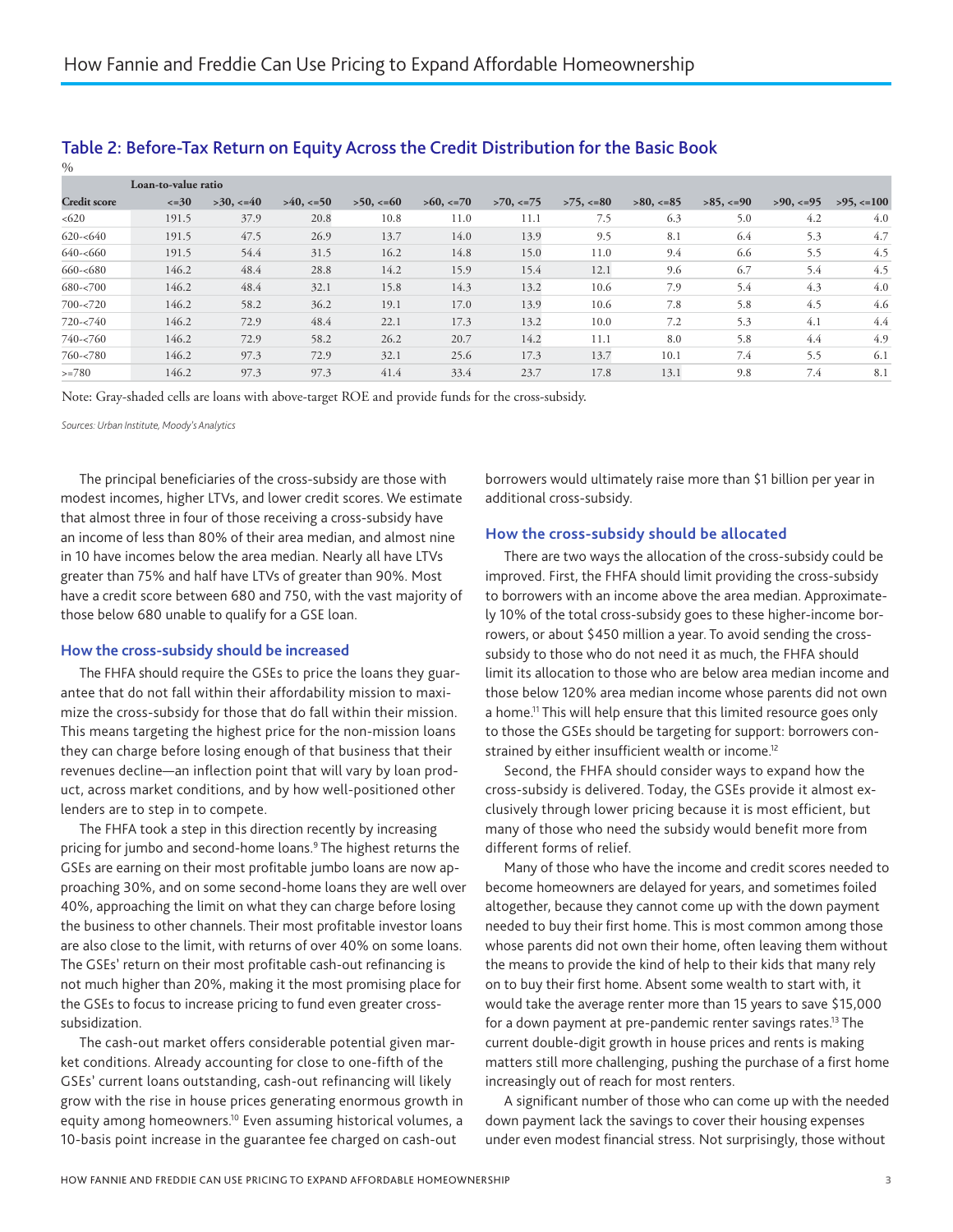<span id="page-4-0"></span>some financial cushion to fall back on are much more likely to be pushed into default by temporary disruptions in their income[.14](#page-7-0)

Borrowers in these two groups benefit little if at all from a modest reduction in their monthly mortgage payments. To provide them more meaningful help, the FHFA should consider offering all eligible borrowers a choice in how they receive the subsidy. This would better match the subsidy with the range of needs, increasing the number of those who can become sustainable homeowners.

One of the advantages of the current regime is that the subsidy is delivered simply and at little cost. The GSEs embed the subsidy in the pricing they send lenders, which then pass that subsidy on to borrowers in the terms of their mortgage. The FHFA should maintain this simplicity as much as possible as it expands the options available to borrowers eligible for the subsidy.

Ideally, the GSEs would provide lenders a subsidy term sheet much like their current pricing term sheet. In it, they would offer each eligible borrower a few economically equivalent options that reflect a range of borrower needs and can be effectively implemented. The offering could include, for instance, a lower mortgage rate, down payment assistance, and funds to cover emergency housing expenses. For example, a borrower with a \$300,000 loan, a 700 credit score, and a 95% LTV would be offered three options: a reduction in their mortgage rate from 5.21% (today's rate, inclusive of LLPAs) to 5%, translating to \$49 a month in savings; \$3,750 in down payment assistance; or \$3,750 in savings to cover emergency household expenses. These are economically equivalent for the borrower, who receives a \$3,750 subsidy in any case, and for the GSE, which achieves a 2% ROE.

Offering such a menu would be a dramatic shift in the way the cross-subsidy is allocated and present any number of design and implementation challenges. The only options that should be considered are those that are relatively simple and efficient to implement, still profitable to the GSEs, and difficult for borrowers to game.<sup>15</sup> Although these constraints make for a formidable policy challenge and may ultimately limit the FHFA to offering a price reduction and only one or two other options, the benefit of expanding the forms of relief to better match the need makes it worth the effort.

### **How FHA fits into this picture**

The FHA also plays a critical role in expanding access to homeownership, supporting borrowers who typically pose more credit risk than those supported by the GSEs. If the GSEs were to use their cross-subsidy to provide support further down the credit risk distribution rather than focusing it on those constrained by wealth or income as we propose, it would leave the latter with less help. It thus makes more sense to leave higher-risk borrowers to the FHA, which is well-positioned to provide the deeper subsidy required, to maximize access to homeownership up and down the income, wealth and credit-risk distributions (see chart below).

#### **Conclusion**

The point of having government-sponsored enterprises is to provide support to the homebuyers who need it to the degree they need it. It thus makes sense to have the GSEs minimize the subsidy they provide to those who need it least, so that they can maximize it to those who need it most. They already do that to a large degree, but there is room and reason to improve. If they increase the resources available for cross-subsidy and better target its allocation, they could meaningfully increase the number of people in this country who can afford to become homeowners.

## Mortgage Debt by Score Band For FHA & GSEs



% of occupied purchase and rate/term refinancings outstanding, March 31, 2022

Sources: eMBS, Urban Institute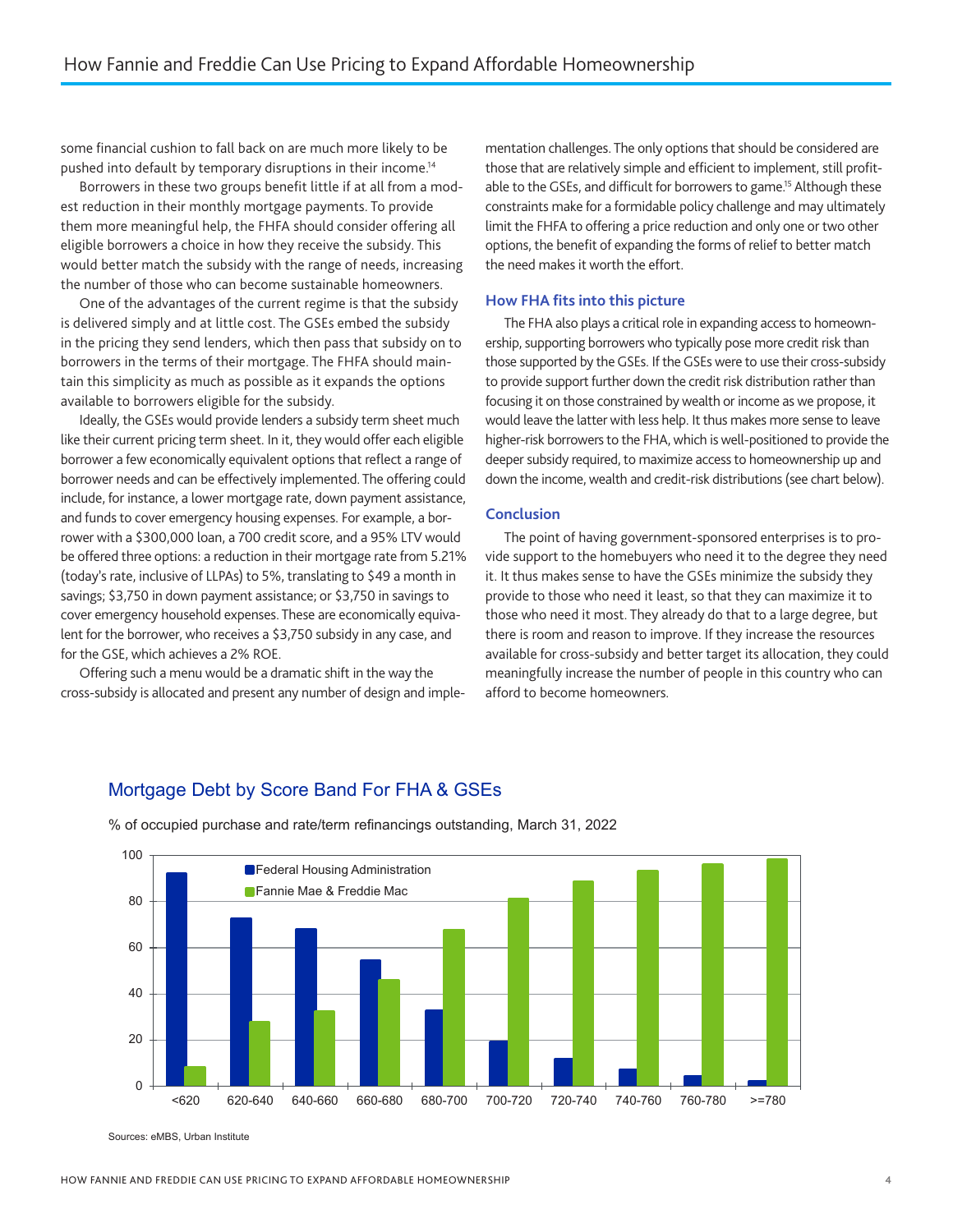#### About the Authors

Laurie Goodman is an Institute Fellow at the Urban Institute. She founded the Housing Finance Policy Center at Urban in 2013, and was its Director or Co-Director from 2013-2021. The center is dedicated to providing policymakers with data-driven analyses of housing finance policy issues that they can depend on for relevance, accuracy and independence. Before joining the Urban Institute in 2013, Goodman spent 30 years as a research analyst and manager at a number of Wall Street firms, including Amherst Securities Group and UBS. Goodman was inducted into the Fixed Income Analysts Hall of Fame in 2009. Goodman currently serves on the board of directors of MFA Financial, Arch Capital Group Ltd., and Home Point Capital Inc., and is a consultant to the Amherst Group. She has published more than 200 journal articles and has co-authored and co-edited five books. Goodman has a BA in mathematics from the University of Pennsylvania and an AM and PhD in economics from Stanford University.

Jim Parrott is a nonresident fellow at the Urban Institute and co-owner of Parrott Ryan Advisors, which provides strategic advice on housing finance issues to financial institutions active in the primary and secondary mortgage market. Parrott served in the Obama White House as a senior advisor at the National Economic Council, where he led the team charged with counseling the cabinet and president on housing issues. Earlier in the Obama administration, he was counsel to Secretary Shaun Donovan at the U.S. Department of Housing and Urban Development. Prior to his time in public policy, Parrott was a litigator, first in New York with Sullivan & Cromwell, and later in North Carolina with Smith Anderson. He served in Sri Lanka with the Peace Corps, has a BA in philosophy from the University of North Carolina, an MA in philosophy from the University of Washington, and a JD from Columbia Law School.

Bob Ryan is co-owner of Parrott Ryan Advisors, which provides financial institutions with strategic advice on housing finance and business issues. Ryan left the Federal Housing Finance Agency in July 2019 after spending more than five years as Special Advisor to the Director. From July 2015 through September 2018 he was also the Acting Deputy Director for the Division of Conservatorship. Prior to joining the FHFA, Ryan served as Senior Vice President of Capital Markets at Wells Fargo Home Mortgage. He was responsible for strategic policy impacting capital markets and the mortgage company.

From 2009 to 2012 he was Senior Advisor to HUD Secretary Shaun Donovan, the Acting Federal Housing Administration Commissioner and Assistant Secretary for Housing and prior to that the first Chief Risk Officer for the FHA. In that capacity, Ryan was responsible for establishing a new Office of Risk Management that oversees the FHA's credit risk management functions, including single family, multifamily and healthcare. Prior to HUD, Ryan was at Freddie Mac, where he held several senior positions in capital markets, single-family pricing and credit, and the Office of the President. Ryan has more than 35 years of experience in all aspects of the mortgage market.

Mark Zandi is chief economist of Moody's Analytics, where he directs economic research. Moody's Analytics, a subsidiary of Moody's Corp., is a leading provider of economic research, data and analytical tools. Dr. Zandi is a cofounder of Economy.com, which Moody's purchased in 2005. A trusted adviser to policymakers and an influential source of economic analysis for businesses, journalists and the public, Dr. Zandi frequently testifies before Congress on topics including the economic outlook, the nation's daunting fiscal challenges, the merits of fiscal stimulus, financial regulatory reform, and foreclosure mitigation. Dr. Zandi conducts regular briefings on the economy for corporate boards, trade associations and policymakers at all levels. He is on the board of directors of MGIC, the nation's largest private mortgage insurance company, and The Reinvestment Fund, a large CDFI that makes investments in disadvantaged neighborhoods. He is often quoted in national and global publications and interviewed by major news media outlets, and is a frequent guest on CNBC, NPR, Meet the Press, CNN, and various other national networks and news programs. Dr. Zandi is the author of *Paying the Price: Ending the Great Recession and Beginning a New American Century*, which provides an assessment of the monetary and fiscal policy response to the Great Recession. His other book, *Financial Shock: A 360º Look at the Subprime Mortgage Implosion, and How to Avoid the Next Financial Crisis*, is described by The New York Times as the "clearest guide" to the financial crisis. Dr. Zandi earned his BS from the Wharton School at the University of Pennsylvania and his PhD at the University of Pennsylvania. He lives with his wife and three children in the suburbs of Philadelphia.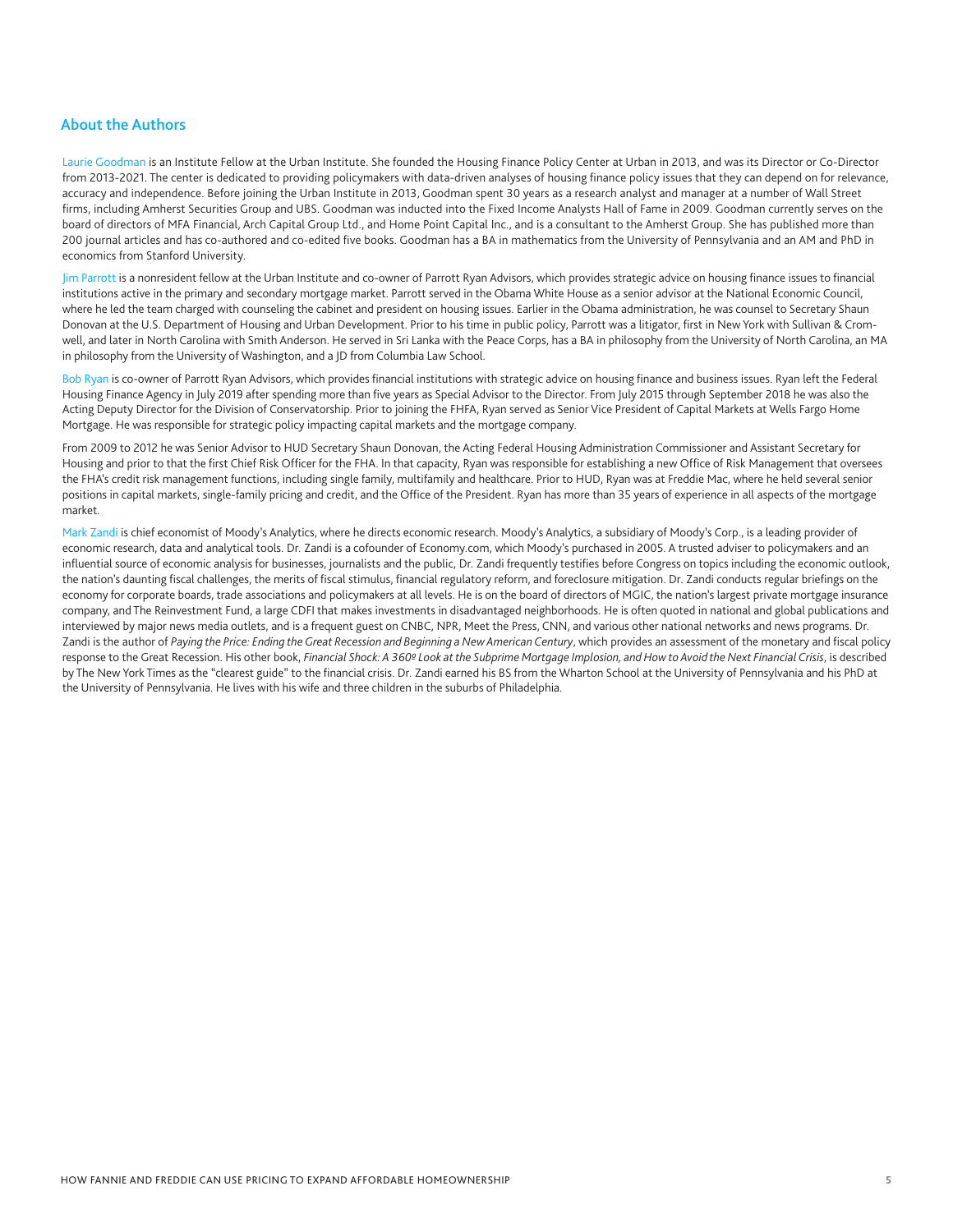#### <span id="page-6-0"></span>**Endnotes**

- [1](#page-1-0) We estimate the taxpayer subsidy to the GSEs to be over \$6 billion per annum, equal to approximately 10 basis points for the typical Fannie and Freddie borrower. This is consistent with the [Congressional Budget Office's most recent budget analysis of the GSEs](https://www.cbo.gov/system/files/2021-10/57412-Federal-Credit-Programs.pdf).
- Fannie and Freddie are in government conservatorship and thus do not have an explicit return on their capital. We have determined their implicit return based on a range of estimates, including, most importantly, a 3.3% implicit capitalization under the current capital rules, an average six-year duration for the mortgages backing the securities they guarantee, a 2% after-tax return on their unlevered capital, and a 23% federal, state and local tax rate. The Freddie Mac 30-year fixed mortgage rate consistent with these estimates is 5.5% on average through the business cycle (see Table 3).

# Table 3: 30-Year Fixed-Rate Loan for the Typical GSE Borrower Through the Business Cycle

| Mortgage rate, %                                                    | 5.5               |  |
|---------------------------------------------------------------------|-------------------|--|
| Yield on mortgage securities                                        | $445$ bps         |  |
| Servicing and origination compensation                              | 50 bps            |  |
| G-fee                                                               | 58 bps            |  |
| Cost of capital                                                     | 30 bps            |  |
| Expected credit losses                                              | 12 bps            |  |
| Administrative costs                                                | 6 bps             |  |
| Surcharge (currently being used to pay for BBB infrastructure plan) | 10 <sub>bps</sub> |  |

|                                                 | Capitalization | Cost of capital   |
|-------------------------------------------------|----------------|-------------------|
| Cost of capital                                 | 3.25%          | 30 <sub>bps</sub> |
| Common equity                                   | 1.00%          | 15 bps            |
| Preferred equity                                | $0.0\%$        | 0 <sub>bps</sub>  |
| Debt                                            | 1.00%          | 4 bps             |
| Credit risk syndication                         | 1.25%          | 15 bps            |
| Less: Return on cash reserves to pay for losses |                | $-3$ bps          |

| <b>Assumptions</b>                  |       |
|-------------------------------------|-------|
| Before-tax cost of common equity    | 11.7% |
| After-tax cost of common equity     | 9.0%  |
| After-tax cost of preferred equity  | 7.0%  |
| Pre-tax return on unlevered capital | 3.0%  |
| 10-year Treasury yield              | 3.7%  |
| MBS spread with Treasury yield      | 0.75% |
| Tax rate (federal and S&L)          | 23%   |

Note: GSEs are assumed to be in conservatorship under the current capital framework.

*Source: Moody's Analytics*

- [3](#page-1-0) It is worth noting that a lower targeted rate of return would allow the GSEs to more readily serve their affordability mission, although this would add to the federal government's budget deficits and make it more difficult for the GSEs to raise private capital should they be re-privatized. We leave the question of their appropriate target rate of return to the broader debate over what kind of role we want the GSEs to play long term.
- [4](#page-1-0) The cross-subsidy estimates presented in this brief are subject to significant uncertainty. This goes to a number of factors, including our reliance on the GSEs' estimates of borrowers' credit risk and the implicit capital they are required to hold to take on that risk. It also goes to the other risks posed by borrowers that we are unable to fully account for. However, despite this, we believe our cross-subsidy estimates to be unbiased.
- [5](#page-2-0) The [GSEs provided an extraordinary \\$1.1 billion in 2021 to the Housing Trust Fund and Capital Magnet Fund](https://www.ncsha.org/blog/fhfa-announces-largest-allocation-yet-to-housing-trust-fund-and-capital-magnet-fund/), but this reflects a record close to \$5 trillion in mortgage originations driven in significant part by record-low mortgage rates and refinancing activity. This is not expected to continue given a normalization in mortgage rates. Mortgage originations are expected to average \$1.7 trillion per annum in the coming decade.

[6](#page-2-0) This was done through the implementation of the [PMIERS capital rules](https://singlefamily.fanniemae.com/media/23266/display) for private mortgage insurers, most recently updated in 2020.

- [7](#page-2-0) Nearly three-fourths of outstanding Fannie and Freddie loans have coupons below 4%. The [current Freddie Mac fixed mortgage rate](https://fred.stlouisfed.org/series/MORTGAGE30US) has risen to 5%, its highest in more than a decade.
- [8](#page-2-0) The cross-subsidy provided by the GSEs goes well beyond that to higher-risk borrowers, including their lower-return activities supporting small lenders and servicers, the cash window, rural borrowers, and arguably to any geography whose population and economy are not growing.
- [9](#page-3-0) See [FHFA Announces Targeted Increases to Enterprise Pricing Framework](https://www.fhfa.gov/Media/PublicAffairs/Pages/FHFA-Announces-Targeted-Increases-to-Enterprise-Pricing-Framework.aspx).
- [10](#page-3-0) See [Balance Sheet of Households and Nonprofit Organizations](https://fred.stlouisfed.org/series/OEHRENWBSHNO), Federal Reserve Economic Data, Federal Reserve of St. Louis, March 2022.
- [11](#page-3-0) To determine how to define when a borrower below 120% area median income can be eligible for a cross-subsidy on these grounds, the FHFA should weigh the objective of narrowing the benefit to those who are not able to rely on their parents' housing wealth to buy their first home against that of ease of implementation. The narrowest version would be to limit the benefit to those whose parents have never owned a home. But this could be prohibitively difficult to implement given the difficulty a great many borrowers will have answering the question. And the broadest version would be to limit the benefit to those whose parents do not own a home at the time of the borrower's loan application. But this could be overbroad, sending some of the cross-subsidy to those whose parents had only just sold their